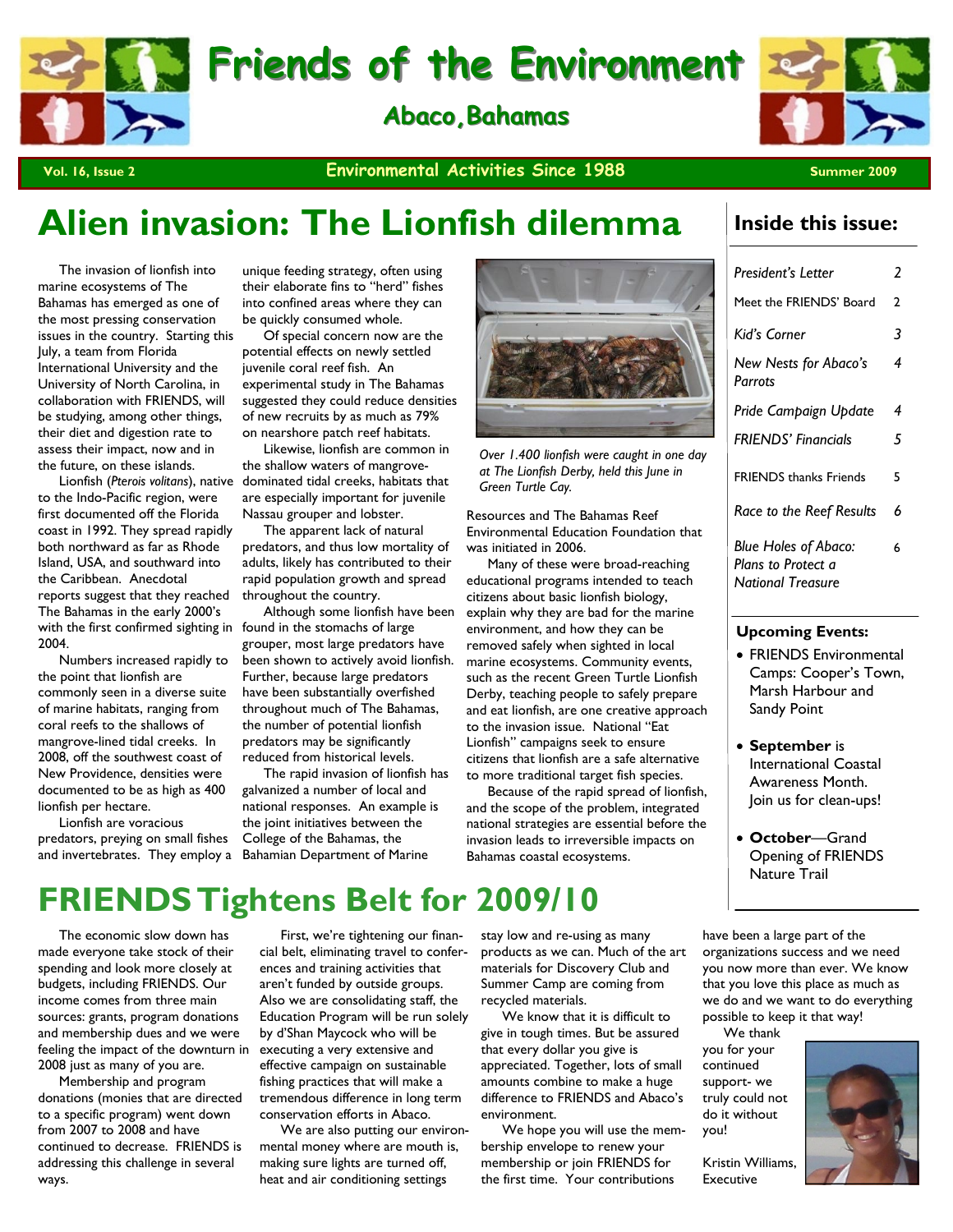# **President's Message**

Summer has certainly brought the rain, and the island is once again green. The trees are producing fruit, the turtles are nesting, and the office is a flurry of activity getting ready for summer camps. It is encouraging that every week it seems I see more people in Abaco shopping with green bags, recycling their cans and planting native tree species. Our message is certainly getting out. While Abaco grows and our lives get busier each day, it is amazing



to see how many locals and second home-owners are taking an active interest in the environment.

 It is so important that we remember to all do our own part. In our day to day lives the simple changes we make not only improve our island, but make Abaco a great place to live. I urge you this summer to get out and see Abaco- swim in a blue hole, hike in the Abaco National Park, kayak the creeks of Snake Cay. Take

advantage of why we love where we live. The more time you spend enjoying Abaco's environment, the more you will realize the need to protect it for your children and grandchildren.

 Thank you for your support of FRIENDS over the years. We understand that we are in the midst of tough economic times, yet we know that our programs and educational outreach opportunities must continue. FRIENDS understands that when we come out of these troubling times, we will have to live with the choices we have made. As an organization we have decided to forge ahead with our programs, in some cases cutting spending and relying more on volunteer labor. Our goals remain unchanging, and we urge you to continue your support, for Abaco's future is indeed in all of our hands.

Jim Richard, President



On your next visit to Hope Town, take a glance at the new sign at the harbour's entrance! Encouraging boaters to use their holding tank, the sign was the brain child of a group of FRIENDS members on North End. This is an effort to help educate the public in ways to help improve the health of the harbours in Abaco. Contact FRIENDS for information about how to get your boat pumped out. The Sea of Abaco thanks you!!!

### **Support Research & Conservation of Marine Mammals in The Bahamas. Adopt A Dolphin!**



Researchers use unique marks and scars to tell individual dolphins apart.

**Adoption Package (\$49/yr):** 

Adoption certificate Dolphin Biography Cool dolphin photo DVD: Marine Mammals of The Bahamas FRIENDS sticker

*Makes a perfect gift! Available online! Proceeds go directly to wild dolphin conservation & research in Abaco!* 

### Who's Who on the Board of Directors at FRIENDS

### **Jim Richard, President**

Jim is the Principal of Forest Heights Academy, and has been involved in education in the Bahamas for 10 years. He has served on the FRIENDS board since Jan 2005. He lives in Central Abaco with his wife and two children.

### **Cha Boyce, Vice President, Marine Committee Chair**

Cha was born in Marsh Harbour and has lived in Abaco for over 30 years. During this time, she became involved with Friends of the Environment, where she served as president in the early years of the organization.

### **Charlotte Dunn, Treasurer**, **Sustainable Development Chair**

Charlotte was born in Nassau, Bahamas in 1971 and has grown up in Hong Kong and the UK. She completed her Master of Science degree in Environmental Biology and is currently working on her PHD in Biology. Charlotte has been living and working in Sandy Point with the Bahamas Marine Mammal Research Organisation since 2004.

#### **Diane Claridge**, **Marine and Sustainable Development Committees**

Diane was born and raised in Nassau. She has a Bachelor's degree in Environmental Science and a Master's degree in Zoology. Diane is presently working on her PHD in Biology. In 1991, Diane began the Bahamas Marine Mammal Research Organisation where she currently serves as Project Director and principle investigator.

### **Laura-lee Davis**, **Co-Chair Education Committee**

Laura lives and works as a social studies teacher in Cooper's Town, a settlement in North Abaco. She has spent the last thirteen years in the education field, eight in Andros and the remaining here in Abaco. She is presently a member of the teaching staff at SC Bootle High School.

#### **Bernadette Hall, Waste Reduction Committee Chair**

Bernadette was raised and schooled in Hope Town as a young child. She returned to the Abacos in 1999 after graduating from Padworth College, in England. She is currently employed with the Ministry of Tourism.

#### **David Knowles, Terrestrial, Marine and Sustainable Development Committees**

David is originally from Nassau and has lived in Abaco for the past 7 years. David was recently hired as the first Abaco Park Warden for The Bahamas National Trust in Abaco. He previously worked as has 2 children in college in the U.S. director of the Department of

Agriculture and has extensive knowledge of the terrestrial environment in The Bahamas. He and his wife and three children live in Marsh Harbour.

#### **Ann Pleydell-Bouverie, Terrestrial and Recycling Committees**

Ann is originally from Nassau. Currently she lives in Man-O-War with her husband, James, and their son Jeremy. She has her Master Gardener Certification and her Master Waste Educator Certification.

#### **Justin Higgs, Co-Chair Education Committee**

Justin Higgs currently works as the Grade 5 & 6 teacher at Hope Town Primary School. He and his wife Amanda live in Hope Town, with their daughter Journey. In addition to serving on FRIENDS' Education committee for the last two years, Justin has also shown a commitment to the environment by working to start a new eco-tourism company, Abaco Eco. The company is doing kayak rentals and tours around Hope Town.

#### **Della Kelly, Recycling Committee**

Della Kelly is originally from Sandy Point but currently lives in Murphy Town. She holds the position of financial controller at Bakers Bay. Della has been involved with the Sandy Point Beautification Committee in organizing clean ups and various other community activities. She is also the president of The Sandy Point Development Association that organizes annual and social community events including fundraisers.

#### **Anne Albury, Terrestrial, Waste Reduction and Sustainable Development Committees**

Anne Albury recently retired from Treasure Cay Ltd. where she worked as a senior Broker for 28 years. She has an extensive background in management as well as local government, having served on many committees including Town Planning and as Chief Councilor for North Abaco. She has three children and five grandchildren and lives in Treasure Cay.

#### **Reg Patterson, Terrestrial Committee**

Reg is a long time Abaco resident and is the proprietor of Lucayan Surveying in Marsh Harbour. He is an avid birder and leads many of FRIENDS bird walks. Reg possesses extensive terrestrial knowl-.<br>edge, as his father, Jack Patterson, was the author of the book Native Trees of The Bahamas, which many consider to be the premier book on native plants in The Bahamas. He currently lives in Marsh Harbour with his wife Donna and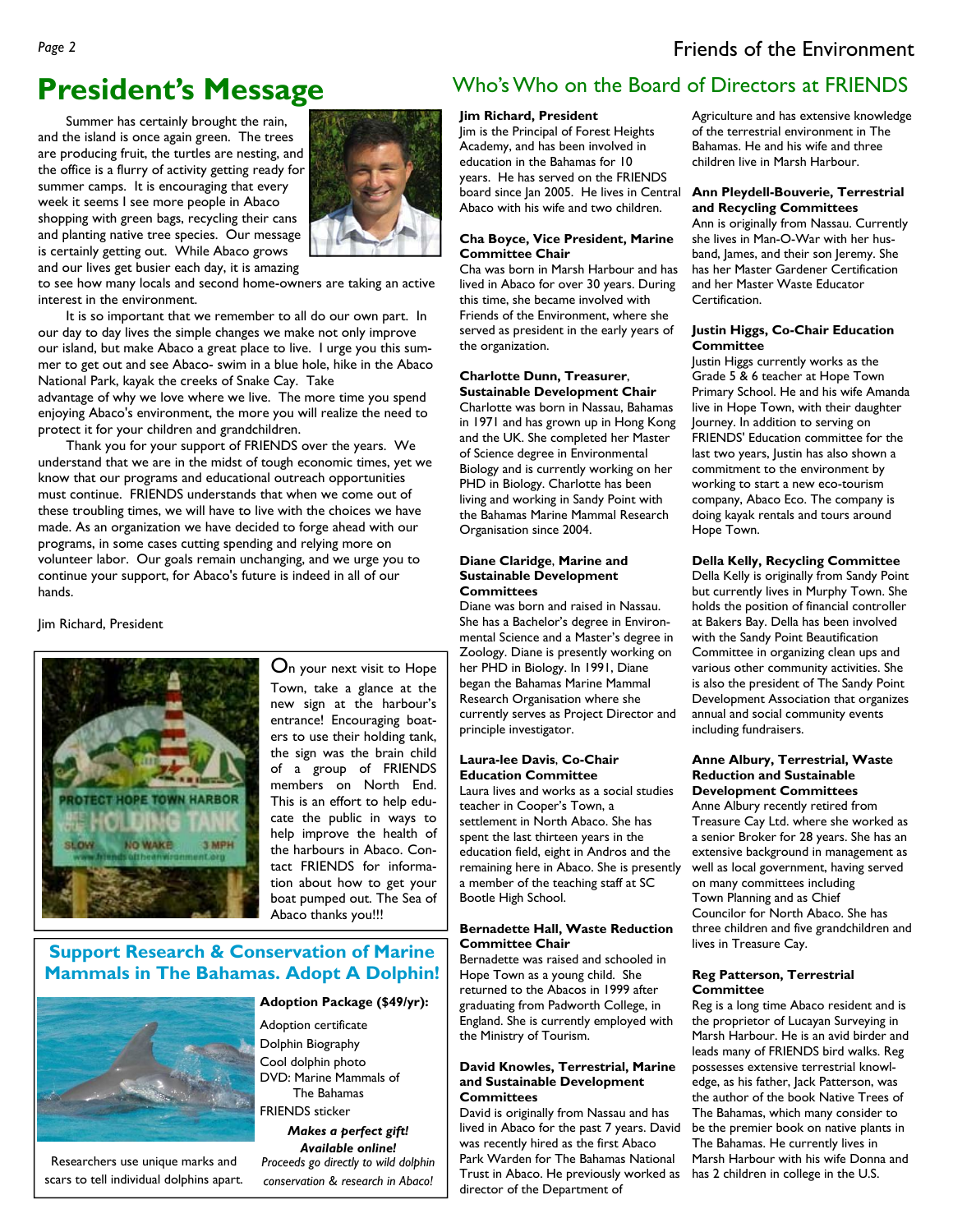### Friends of the Environment *Page 3*



# What's New with the Education Program?

It's been a busy Spring for the Education program! We held our annual Earth Day Science Fair, built Artificial Reef Balls, launched the Race to the Reef competition, earned another badge in Discovery Club, did walkabouts through Mangrove and Pine Forest ecosystems on field trips, planted trees on Earth Day to support the Million Tree Campaign and competed to see which school could collect the most aluminum cans for recycling. Kudos to all the schools in Abaco for your participation!



Students of SC Bootle High School pitch in to make an artificial reef ball.



The finished product! The reef ball now has to cure for at least a month before it is placed in the water.



Students complete a mangrove scavenger hunt while on a field trip for Race to the Reef.



A Discovery Clubber inspects a bee. This term the badge to earn was "Bugs"!



Students from Forest Heights Academy complete a quiz on the traveling coral reef exhibit that was displayed in Marsh Harbour for a week. The exhibit was created by The Smithsonian!

FRIENDS' Earth Day Science Fair was held on April 24th, 2009 at New Vision Ministries in Marsh Harbour. The theme was *Marine Resources*. Approximately 270 students and 20 teachers attended! Our guest speaker was Dr. Craig Layman, Associate Professor at Florida International University.



Hope Town School's Earth Day project<br>Science Fair. Science Fair. focused on the importance of conservation to various species in Abaco.



Mrs. Bailey's class from Abaco Central High proudly pose in front of their project that earned them 2nd place at Earth Day!



Dante Richard, Miller Albury and their lionfish Dolores received 1st place in the upper primary division at The Earth Day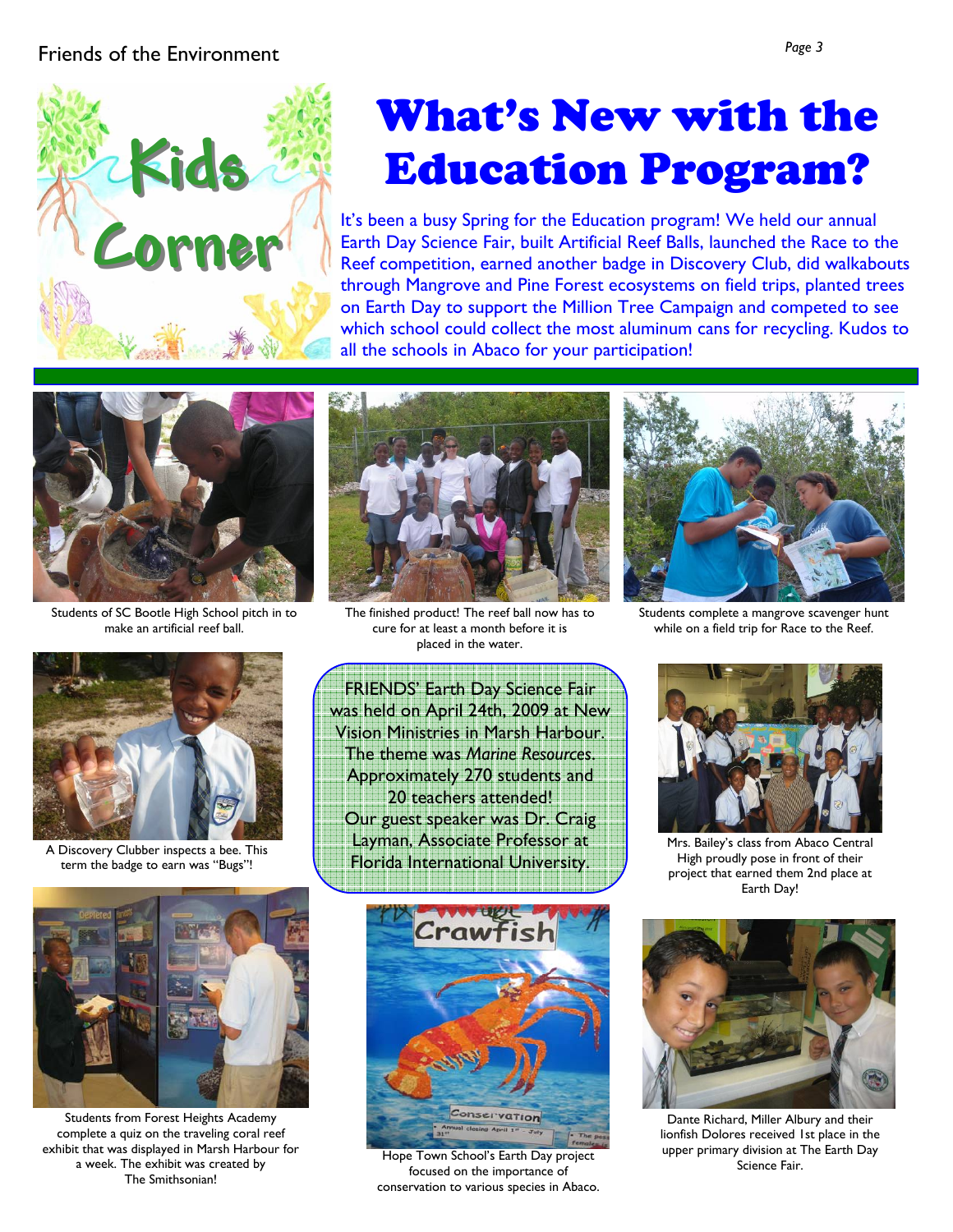### **Update on Pride Campaign to Conserve Crawfish**

 Abaco's Pride Campaign is well on its way to making an impact on marine conservation in Abaco. The campaign is currently in its planning phase where the project is developed by the input of the community, stakeholders and our national partners.

 Throughout the months of April and May a series of meetings, workshops and individual consultations took place to help construct a thorough and realistic social marketing campaign that will be officially launched in October 2009. The campaign will focus on the ever-dwindling crawfish (spiny lobster), a species that is extremely important to The Bahamas both economically and culturally. Input was gathered from a wide variety of stakeholders such as commercial and cultural fishermen, The Department of Marine Resources, The Ministry of Tourism, The Nature Conservancy, The Bahamas National Trust, restaurant owners, teachers and other members of the community.

 During these meetings stakeholders identified threats as they see them and subsequently helped develop a concept model for the campaign. Experts were then brought in to complete a threat ranking assessment which identified illegal fishing of juvenile lobsters as the main threat to be targeted by this campaign. The Pride Campaign focuses on behaviour changes so we will be looking towards strategies that reduce illegal fishing of juvenile crawfish.

 After establishing the campaign goal, FRIENDS had several one on one meetings and more focused group meetings regarding possible strategies to reduce the threat of illegal fishing of juvenile lobsters in Abaco.



*One of many undersized crawfish tails that was seized by The Department of Marine Resources.* 

Fishermen and others have suggested a voluntary certification program in which lobster is taken off the menu during the closed season. Other suggestions include a certification program for fishermen and a community watch initiative. Each of these options is being assessed in detail for their viability through an extensive process designed by RARE.

 The project plan will continue to be developed through the summer in order to have a final document by August. D'Shan Maycock, the Pride Campaign Manager, will then complete her second university phase in September in Washington DC. During this time she will look at the overall campaign plan and prepare to begin executing it in October. Throughout this process the feedback from the community has been extremely positive and we know that this campaign is going to make a lasting difference on Abaco's marine environment!

To follow along with Abaco's Pride Campaign, sign up for updates at **rareplanet.org** 

### **Sustainable Development Workshop Held to Learn and Discuss Concerns**

 On April 15, 2009 a workshop was held by Friends of the Environment to help educate key Abaco stakeholders in sustainable development.

 The workshop was an effort of the FRIENDS Sustainable Development Committee, which was formed to address rising concerns about rapid growth and un-sustainable development in Abaco and to help facilitate information sharing and public awareness.

 The committee has adopted the Bruntland Commissions' definition of sustainable development: "*Sustainable development meets the needs of the present without compromising the ability of future generations to meet their own needs."*

 A variety of stakeholders were present to give a comprehensive view of the community's concerns. Attending were representatives from various developments in Abaco, The Bahamas Real Estate Association, The Ministry of Tourism, other national NGO's, heavy equipment operators and general business owners from throughout Abaco.

 Attendees were presented with a series of informative talks designed to address aspects of development such as laws and policies, innovation, planning, and conservation. Following the presentations, strategic discussions were held to assess developmental concerns for Abaco and to prioritize those concerns. A list of nineteen issues was compiled and then reduced by vote to a list of the top four developmental concerns for Abaco, deemed so by those attending the workshop. They are:

- Need for a Comprehensive Vision for Abaco's Development
- Apparent Lack of Transparency in Government Activities
- Lack of Enforcement of Existing Regulations, and Resulting Consequences
- Need for Land Use Planning, Zoning, and Conservation Planning

A copy of the workshop report will be sent to relevant local and central Government agencies. If you would like to view a copy of the report, contact FRIENDS. Also, reports will soon be available for download on our website www.friendsoftheenvironment.org.

# **New Nest Sites for Abaco's Parrots**

### **By Caroline Stahala**

using underground limestone cavities for nesting. Why the Abaco parrot are impacted by feral cat predation. successful breeding in them. chooses to nest in these cavities as Since this type of predation is the opposed to the more traditional tree cavities is not clear.

limestone cavities are more available the breeding season are needed. and more permanent than tree

cavities. Also, since most of South parrots with cavities that are farther Abaco's forests are relatively young off the ground and make it harder due to the recent (in tree years) logging, parrot sized cavities have not had time to form or be created by to do at this time. A number of Woodpeckers.

are more permanent and provide better protection from fires than tree cavities might, ground level nest boxes to see, first of all, if cavities also make parrots and their parrots find them a suitable nests more susceptible to attacks by nesting alternative to the under-

The Abaco parrot is known for feral cats that live in the forest.

 Eleven to 25 percent of nests parrots as successful or more primary threat to the parrot's

 A few speculations are that the number of parrot deaths during survival at this time, ways to reduce

 Although the limestone cavities in trees around Abaco National Park regarding the Abaco parrot or are One of these ways is to provide for cats to sneak up on the nests. This is precisely what we are trying manage a primary threat to the parrot nest boxes have been placed and other areas parrots frequent.

mammalian predators, particularly ground cavities. Secondly, if they do more information.

accept the tree cavities, are the

 Lastly, can tree cavities reduce the number of breeding females that die each year nesting season due to feral cat attacks. Nest boxes are certainly not a solution to the predator problem in South Abaco. Feral cats impact other bird and reptile species in the area but hopefully the nest boxes can help us persistence of parrots.

 The idea is to monitor these conservation activities of the parrot, If you have any questions interested in helping with please contact Friends of the Environment or Caroline Stahala (carolinestahala@hotmail.com) for



*A nest box that has been placed in Abaco National Park in the hopes of providing the parrots an alternative to ground nesting*.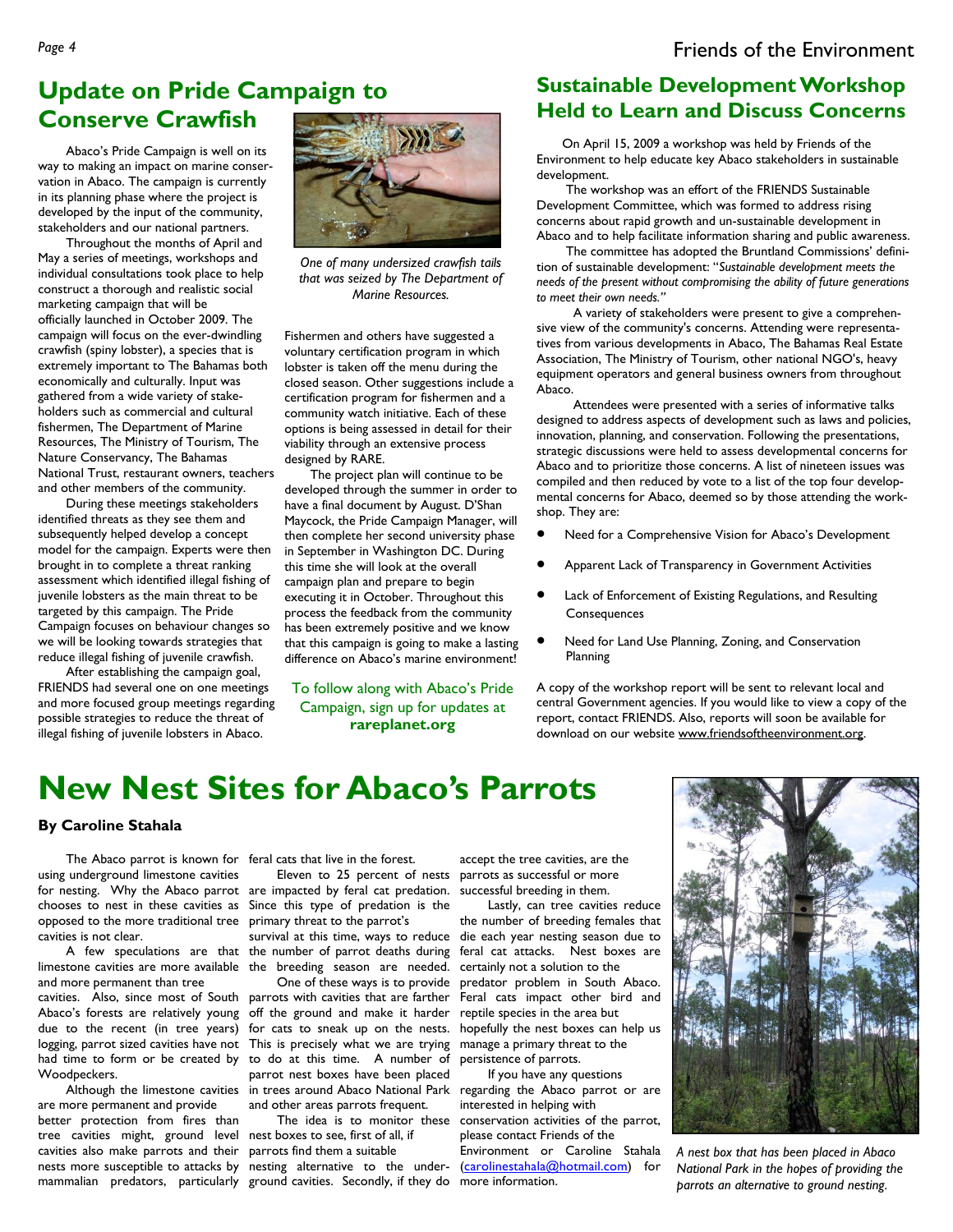### Friends of the Environment

# Financial Report

|                                | 2008 Actual       | 2009 Budget  |
|--------------------------------|-------------------|--------------|
| Membership                     | \$49,380.00       | \$45,000.00  |
| Donations                      | \$41,110.25       | \$35,000.00  |
| Events                         |                   |              |
| <b>Reef Ball</b>               | \$56,004.50       | \$40,000.00  |
| <b>RARE</b>                    |                   | \$35,000.00  |
| ASAC                           | \$6,650.00        |              |
| <b>Other Events</b>            | \$7,044.25        | \$5,000.00   |
| Merchandise                    | \$16,469.00       | \$15,000.00  |
| Admin. Services                | \$1,541.65        | \$1,000.00   |
| Interest from the CD           | \$774.93          | \$500.00     |
| Rentals                        | \$20,565.00       | \$23,103.00  |
| Foundations                    | \$56,560.60       | \$50,000.00  |
| <b>TOTAL INCOME</b>            | \$256,100.18      | \$249,603.00 |
| General & Administrative*      |                   |              |
| <b>Salaries</b>                | \$30,451.48       | \$30,000.00  |
| Rent                           | \$20,700.00       | \$21,600.00  |
| <b>BEC</b> Electric            | \$9,042.97        | \$10,000.00  |
| Communications                 | \$2,930.26        | \$3,500.00   |
| <b>Office Supplies</b>         | \$3,516.72        | \$3,500.00   |
| <b>Office Maintenance</b>      | \$6,097.02        | \$6,000.00   |
| Transportation                 | \$806.01          | \$1,200.00   |
| Accounting & Legal Services    | \$950.00          | \$1,000.00   |
| <b>Bank Charges</b>            | \$1,010.15        | \$1,000.00   |
| Depreciation                   | \$3,699.48        | \$3,700.00   |
| Meetings/Conferences           | \$1,315.00        | \$1,500.00   |
| Insurance for Office           | \$1,441.73        | \$2,000.00   |
| <b>Programs</b>                |                   |              |
| Marine                         | \$22,931.78       | \$18,500.00  |
| Terrestrial (ANP & Invasives)  | \$36,081.86       | \$14,500.00  |
| Recycling                      | \$25,960.44       | \$12,500.00  |
| <b>Environmental Education</b> | \$91,151.15       | \$47,600.00  |
| RARE                           |                   | \$32,000.00  |
| Sustainable Development        |                   | \$3,100.00   |
| Development                    | \$41,155.22       | \$35,500.00  |
| <b>TOTAL EXPENSES</b>          | \$299,241.27      | \$248,700.00 |
| <b>Revenue</b>                 | $-$ \$43,141.09** | \$903.00     |

\*FRIENDS General and Administrative expenses includes the operation of the Education Center, home to the Discovery Program, Education Programs and Summer Camp.

\*\* The 2008 deficit was the result of unpaid pledges. It was covered by a reserve fund raised in previous years. FRIENDS has reduced its budget to ensure that the organization does not run a deficit in 2009.

# **Become our FRIEND on Facebook**

**www.facebook.com** 

**Event announcements, news, and more!**

# **FRIENDS thanks Friends**

**Coastal Awareness Community Clean ups:** Uli Nowlan, The Pelican Shores Community, Tropical Shipping, The Ritz Carlton on Winding Bay, Local Government South Abaco, Standard Hardware, Ace Hardware, Abaco Groceries, Price Right, Pinewoods, Chelsea's Choice, Bahamas Waste, Big Bird Farm, North Rock Water, Yellow Air Taxi, Abaco Print Shop, Island Equipment, Louis Schneider, CAP and ACH and all who volunteered their time to come out and participate. **Cruiser's Net Announcements:** Pattie Toler **Earth Day Plant a Tree Initiative**: Michael Parotti, Pinewoods Nursery **Earth Day Science Fair:** New Vision Ministries, Colina Imperial, The Ministry of Tourism, Pinewoods Nursery, Ebb Tide, Loggerhead Productions, Our judges (Leslie Gelin, Mirella Santillo, Joy Chaplin, Dashinka Roberts, Sally Chisolm, Bryan Thompson) **Recycling:** Danny Trembley, Evince Joseph, Abacays/Carib Freight, Deans Shipping, Michael Albury, Tropical Shipping, Guana Freight **Internal Affairs:** David Price, Attorney at Law **Lemonade Stand Donors:** John MacMillan, Sophie Parker, Harold Parker, Natalie MacMillan and Rosie MacMillan **Native Plant Fairs:** Michael Parotti, Rolf Sauer, The Hope Town Harbour Lodge, Blane Sweeting, Thomas L. Bethel, Andre Albury, Treasure Cay Community Center **Moorings Maintenance**: Mark Gonsalves, Tim Higgs, Froggies Out Island Adventure, Dive Guana, Karl Syfrett, Baker's Bay Golf and Ocean Club "**Party in da Backyard":** Java, The Jib Room, Abaco Big Bird, James Malone, Michael Parrotti, Camille Lowe, Brandon and Stacy Thompson, F& V, The Hope Town Harbour Lodge, Island Delight, Bakers Bay Golf and Ocean Club, The Department of Marine Resources, Maria Silvester, Snappa's Bar and Grill **Traveling Coral Reef Exhibit:** BREEF, Royal Bank of Canada Pete's Pub Fundraiser: Pete's Pub, Caroline Stahala, Abaco Eco, Leigh Davis, Nancy Albury, Sam & Jackie Cannon, John Haestad, Tupps, The Abaco Rage, Loggerhead Productions, Watercolor Cottages, Bahamas Underground, Bahamas Marine Mammal Research Organisation, Maria Silvester, Layna Cartwright, John Durban, Linda Wiltfang, Pete

Johnston, Marjiolan Scott, Olivia Patterson, Dan Drummond, Fire and the Goat Peppers, Bruce Ost,

\*A special thank you to The Bahamas Marine Mammal Research Organisation for all their support with FRIENDS marine and education programs.

Please check FRIENDS' website to see those **BUSINESS DONORS** who have so generously given their support this year.

### **Recycling in Abaco—Join in!**

More and more people are recycling in Abaco.

### **Heineken, Vitamalt, Kalik and Guinness bottles, aluminum cans and car & boat batteries are now being picked up!**

All recycled materials are shipped off island to recycling facilities to be re-used.

The more trash we can keep out of the new landfill the longer it will last – and the more noxious chemicals we can keep out, the healthier our air and water quality!

Find out about recycling in your area by visiting the FRIENDS website: www.friendsoftheenvironment.org

 Call to arrange a pick-up for your neighborhood, business or restaurant: Roberts Trucking, Marsh Harbour; 577-0699